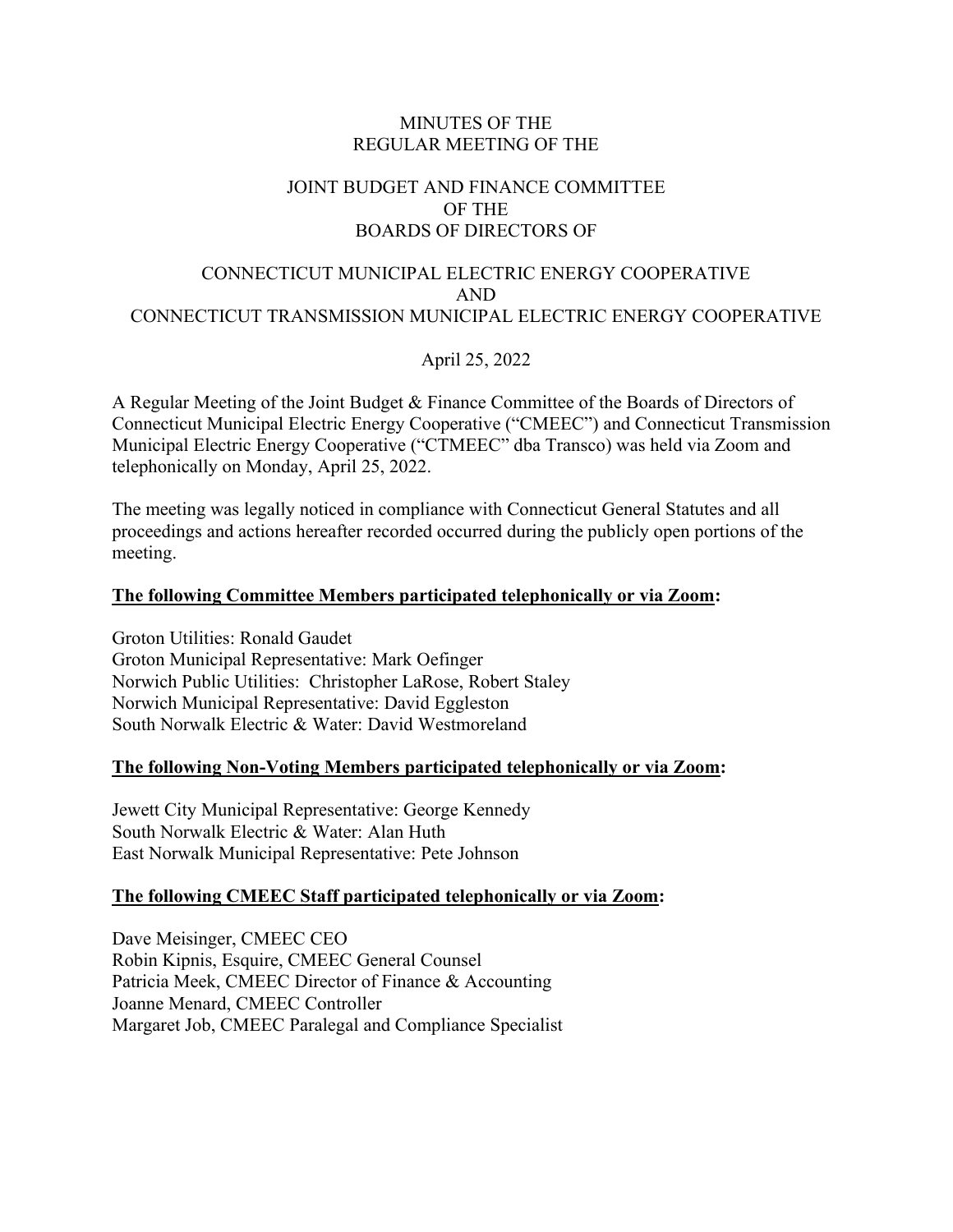# **Others participating telephonically or via Zoom:**

David Silverstone, Esquire, Municipal Electric Consumer Advocate

Ms. Job recorded.

Committee Chair Christopher LaRose called the meeting to order at 10:00 a.m. noting for the record that today's meeting is being held telephonically and via Zoom. He explained that all participants' devices should remain on mute unless speaking to eliminate confusion and background noise. He requested participants state their names before speaking for clarity of the record.

### **Specific Action Items**

### **A Public Comment Period**

No public comment was made.

### **B Roll Call**

Ms. Job conducted roll call. Committee Chair LaRose confirmed a quorum was present.

### **C Approve Minutes of the Regular January 6, 2022 Meeting of the CMEEC / CTMEEC Joint Budget & Finance Committee**

**A motion was made by Committee Member Mark Oefinger, seconded by Committee Member Robert Staley to approve the Minutes of the Regular January 6, 2022 meeting of the CMEEC / CTMEEC Joint Budget & Finance Committee. Committee Member David Westmoreland abstained.**

**Motion passed.** 

# **D Review First Quarter Operating Results**

Ms. Meek walked the Committee through the slide deck related to the review of the first quarter operating results and the 2022 Capital budget.

Ms. Meek discussed highlights of the first quarter operating results noting that in the Statement of Net Position, cash from the Pierce sale has been placed in escrow on February 15, 2022 adding that the corresponding debt was defeased and removed from Long Term Liabilities. Ms. Meek then provided more in-depth discussion and answered questions on details of the Statement of Net Position.

Ms. Meek next discussed first quarter highlights of the Statement of Revenues, Expenses and Changes in Net Position stating that purchased power and generation costs are 8%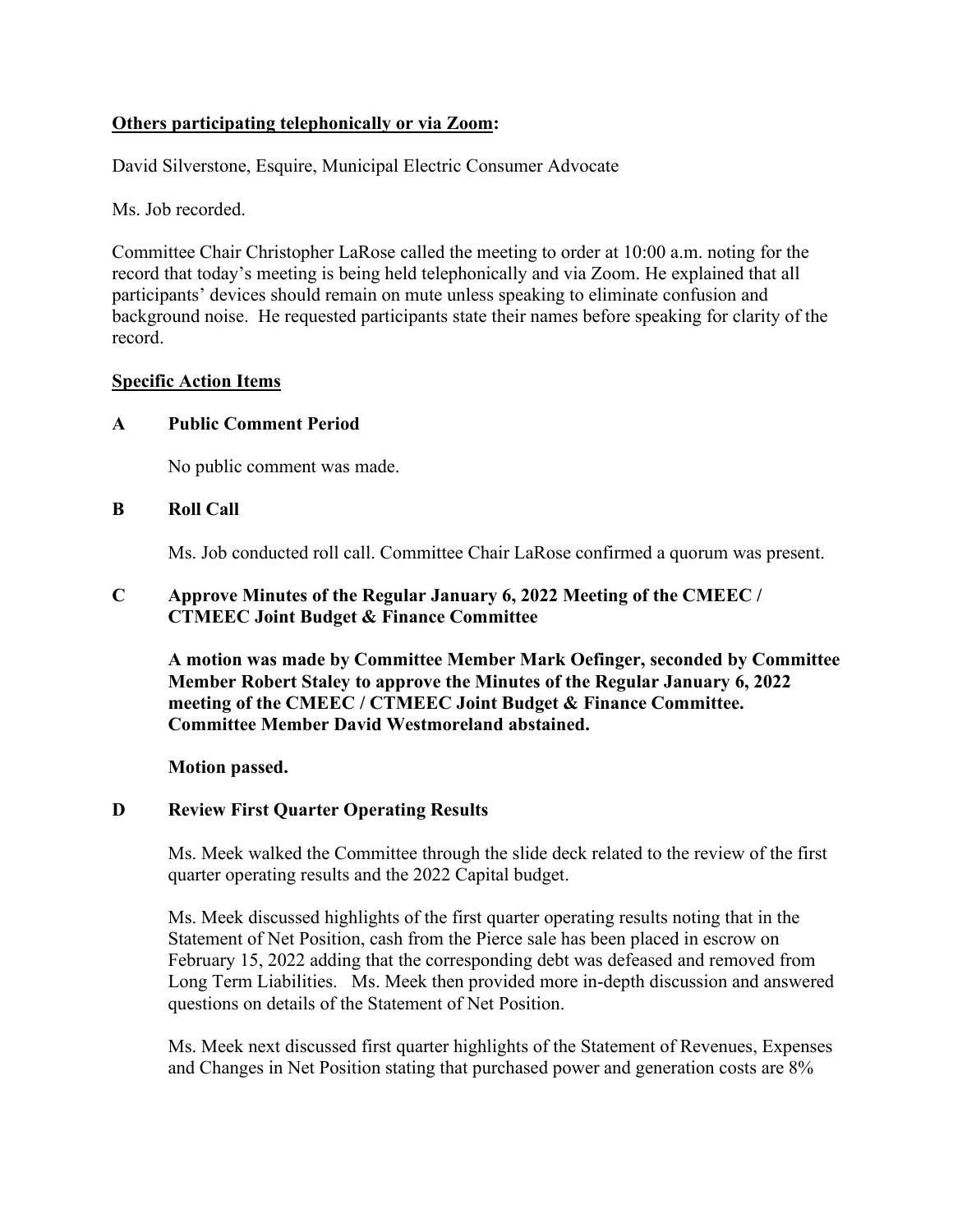above budget and use of Rate Stabilization Funds has increased. Ms. Meek explained the reasons for each of these.

Ms. Meek explained that there are only two capital projects for 2022. She stated that work on the Virtual Infrastructure Upgrade has begun and is expected to be completed at the end of the third quarter or beginning of the fourth quarter. Ms. Meek added that there is one truck included in the 2022 Capital budget, for the MicroGen fleet, which is expected to be purchased in the fourth quarter of 2022.

Committee Member Robert Staley recommended that CMEEC look into an electric truck for one of the trucks that make up the MicroGen fleet. Lengthy discussion followed regarding the high cost and lead time to purchase an electric truck and whether Board approval would be needed to add such a cost to the 2022 budget.

After discussion, the Committee agreed that Mr. Rall will be asked to further research the purchase of an electric truck and if the results of that research require Committee discussion to take action in 2022, a Special Meeting can be called to allow Mr. Rall to present his findings. Ms. Meek added that based on Mr. Ralls's findings, if a purchase cannot be completed in 2022, CMEEC staff could request that purchase during the 2023 budget process.

#### **E Update on Pierce Close Out Accounting**

Ms. Meek walked the Committee through the spreadsheet of amounts to be collected for Pierce debt. She stated that Hull Street Energy purchased spare parts not originally included in the Asset Purchase Agreement, which resulted in a credit to the project. Ms. Meek discussed the items still outstanding before final debt to be collected can be calculated.

### **F Committee Goals CMEEC Metrics**

Ms. Meek explained that the Committee agreed it would review the CMEEC metrics reported at the monthly Board meetings for improvement as one goal for 2022.

Ms. Meek shared her vision of the Board package which would have the Objective Summary reports becoming a 'live' document with the Board having the ability to 'drill down' into the numbers behind each metric reported.

Upon inquiry if such a format would expose CMEEC to cyber issues, Ms. Meek explained that the format currently being researched is stand-alone cloud-based platform and would not give the users access to CMEEC internal software applications. Ms. Meek stated that depending on the software chosen, there may be the possibility CMEEC would need to provide tablets to the Board with software preloaded.